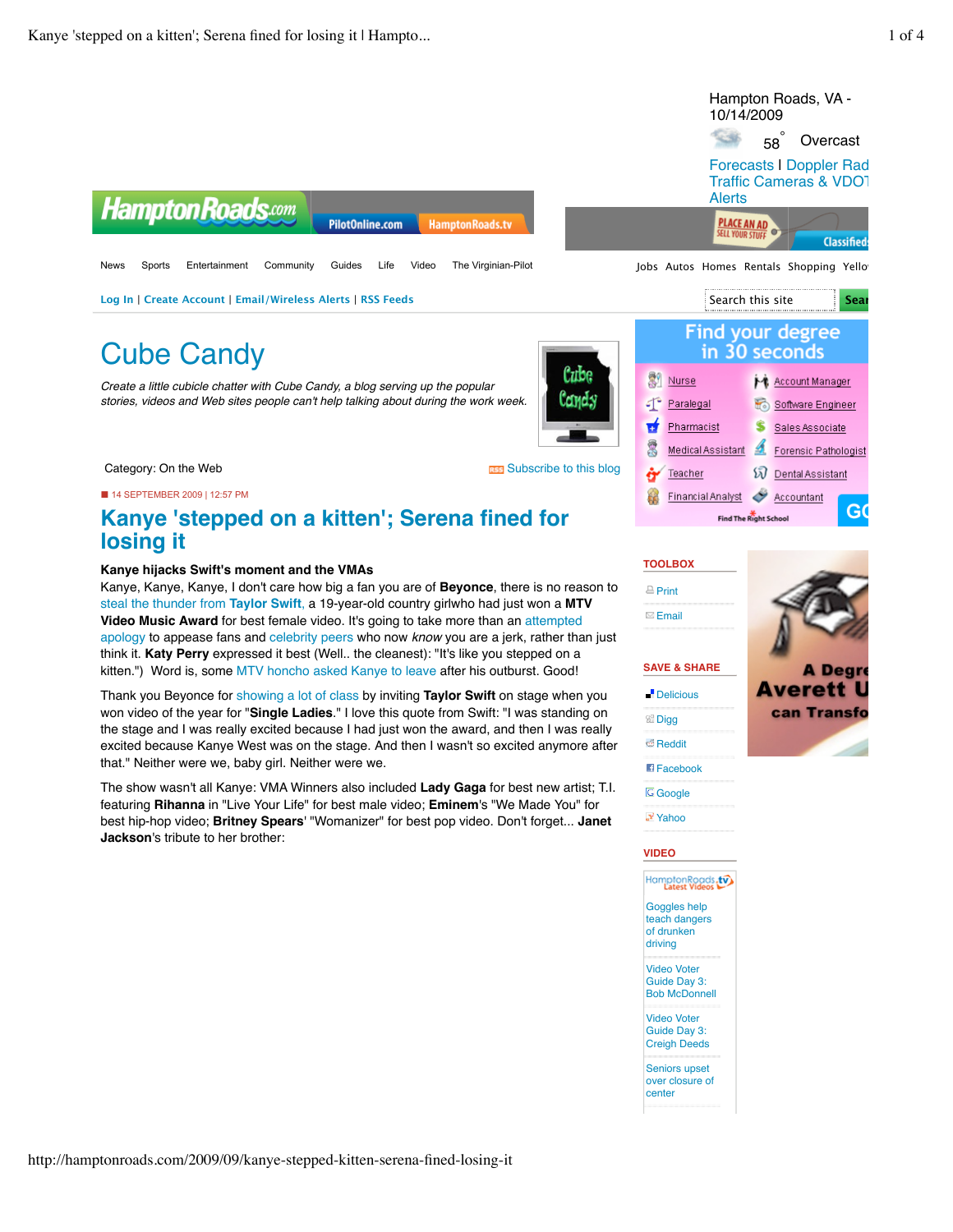#### **Most Read Most Comments**

- » Norment's legal work for William & Mary draws scrutiny
- » Senator's event kicks off conference on growing industry
- » U.S. Fleet Forces host celebration in the Navy's honor
- » Ocean Lakes football team ordered to forfeit victories for using ineligible player

» Swine flu worries spur local hospitals to ban visitors younger than 18

*(AP/TMZ/People)*

#### **Serena Williams fined for tournament outburst**

This just in... **Serena Williams** has a bad attitude. Serena Williams' profanity-laced, fingerpointing tirade at a U.S. Open linesperson drew a \$10,000 fine Sunday, and more punishment could follow from a broader investigation into what the head of the tournament called her "threatening manner." She did not apologize for the outburst, and she will mostly likely tell the tournament officials where they can put their fine, thank you very much. *(AP)*

#### **QUICK HITS**

-- **Poet, punk rocker Jim Carroll, 60, died Friday**. Carroll is best known as the author of "**The Basketball Diaries**," an autobiographical tale of life as a sports star at Trinity, an elite private high school in Manhattan. **Leonardo DiCaprio** played Carroll in the 1995 film adaptation of the book. *(AP)*

-- This also just in... **Elton John can't have babies**. Apparently, the Ukraine won't let him and his partner adopt one either. A Ukrainian law prohibits unmarried couples from adopting. *(AP)*

-- Now for a bit of uplifting news... At age 92, **Dame Vera Lynn** has beaten the **Arctic Monkeys** and even the **Beatles** to capture the No. 1 record spot in Britain today. That makes her **the oldest living artist to have a No. 1 record** in Britain. Her No. 1 record is titled "We'll Meet Again - The Very Best of Vera Lynn." Industry experts don't think kids are buying the album. (Ya think?!) Still, we're curious to hear it. At least the title song, "**We'll Meet Again**.":

#### We'll Meet Again - Vera Lynn

*(AP/LaLa.com)*

## **VIDEO OF THE DAY Kanye West Interrupts Obama's Speech**

You have to give it to public figures - musicians, actors and politicians. They give us lay people a lot of material with which to play.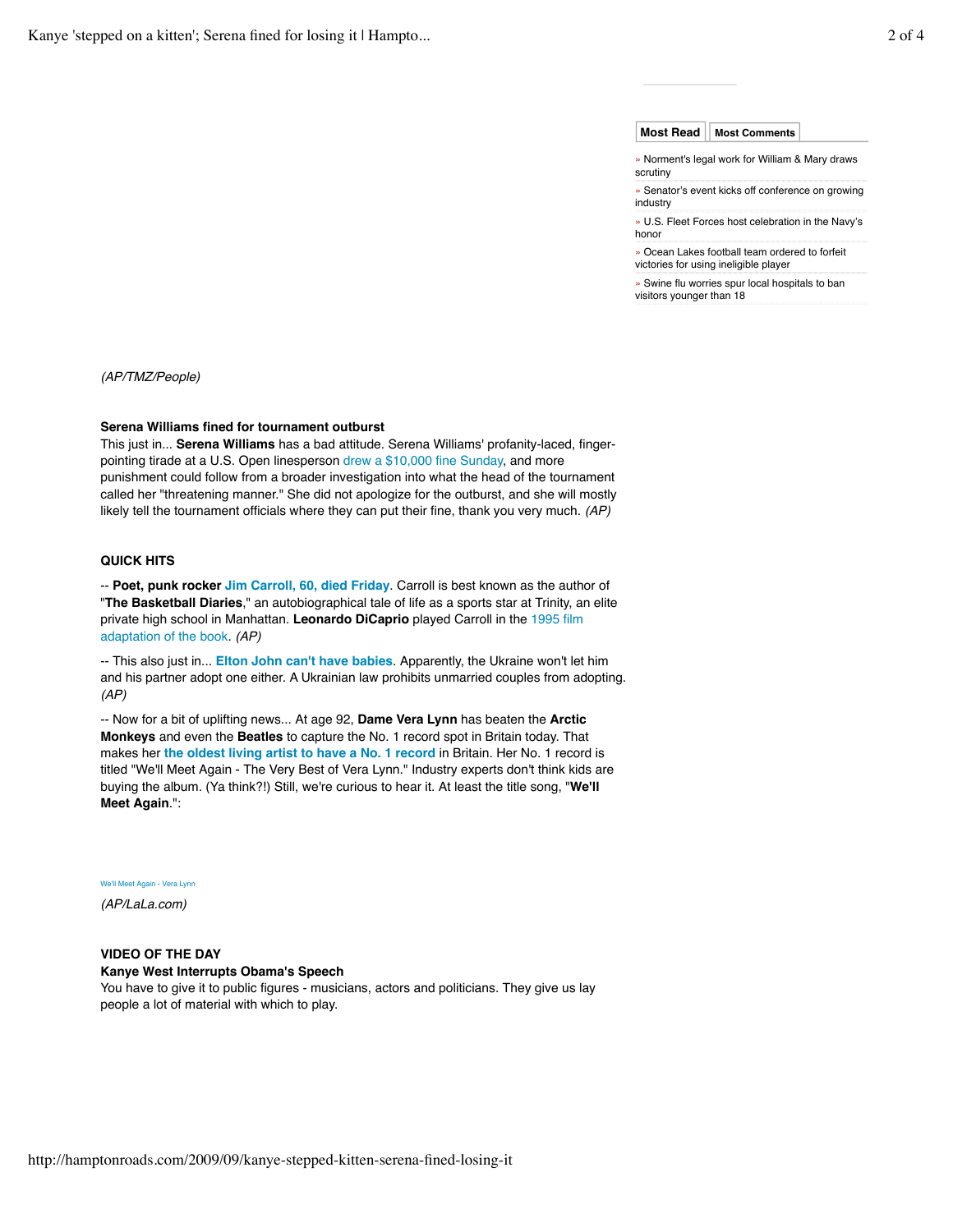*(YouTube)*

### **That's it for Cube. Time to... ...get back to work!**

Login or register to post comments View 3 comment(s) Link to post

**ADVISORY:** Users are solely responsible for opinions they post here and for following agreed-upon rules of civility. Comments do not reflect the views of The Virginian-Pilot or its Web sites. Comments are automatically checked for inappropriate language, but readers might find some comments offensive or inaccurate. If you believe a comment violates our rules, click the "Report Violation" link below the comment.

#### [-] Hide Comments

# **reply report violation hide all comments from this user** 0 **or**  $\begin{bmatrix} 0 & 1 \end{bmatrix}$  or  $\begin{bmatrix} 0 & 1 \end{bmatrix}$ **reply report violation hide all comments from this user** 0 or 0 **OBAMA AND KANYE WEST Submitted by 2925sat on Tue, 09/15/2009 at 7:35 pm.** They both have have alot in common. Open mouth before you think. Its just shows What culture is racist. One quote from a hero lets all get along **VIACOM IS TAKING DOWN THE KANYE AND SWIFT CLIPS... Submitted by cubecandy on Mon, 09/14/2009 at 1:36 pm.** ...as quickly as they go up. Here's the latest Kanye and Swift clip I've stumbled across. I don't expect it to be there long. **SERENA WILLIAMS: "I DIDN'T SAY I WOULD KILL YOU! ARE YOU SERIOUS**

**Submitted by cubecandy on Mon, 09/14/2009 at 1:29 pm.**